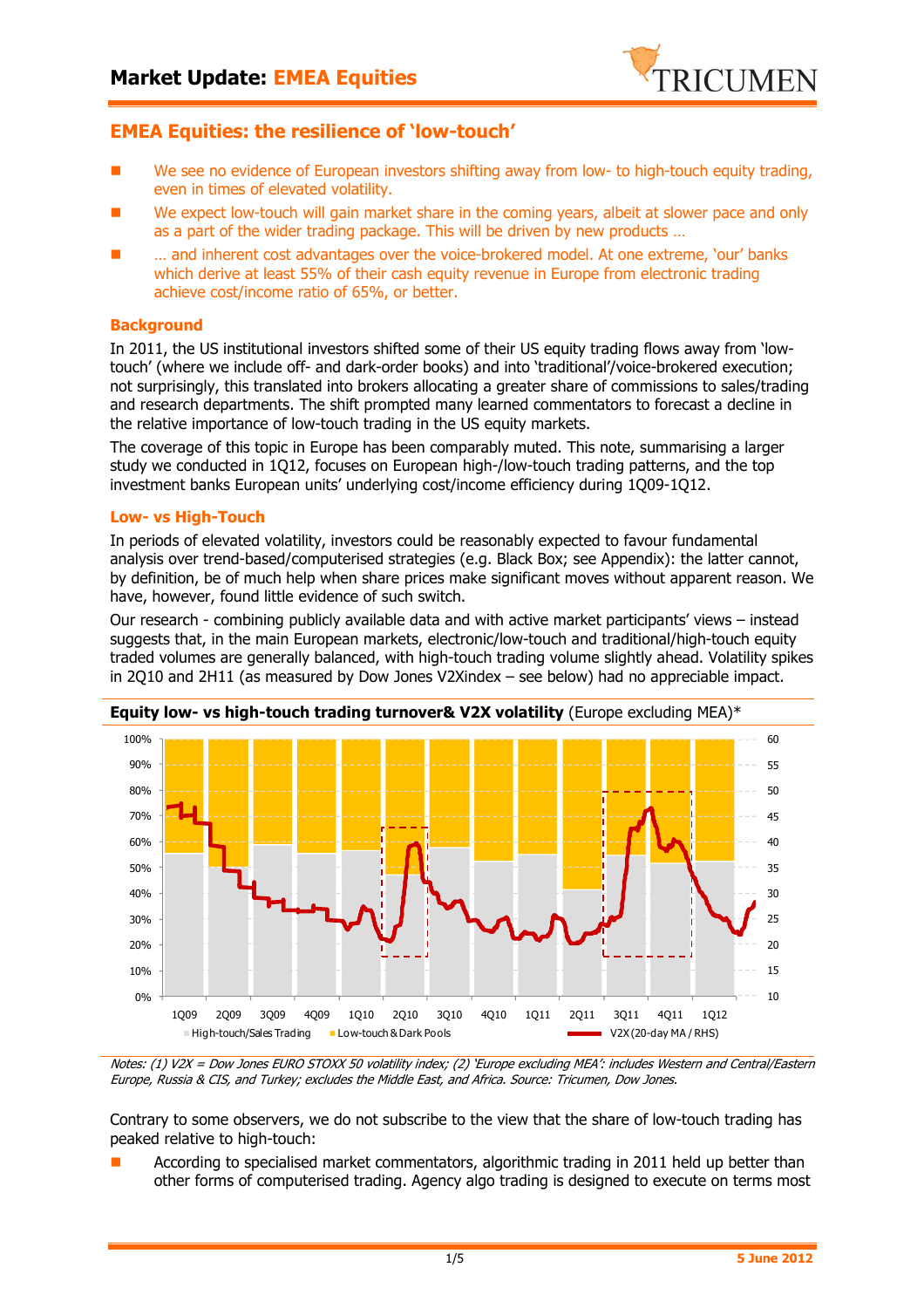

advantageous to clients, and at reduced transaction costs: we cannot see why it would decline in importance. Further, a recovery in trading volumes (which remainssome 20% below pre-Crunch 2007/08 levels in key European and the US markets) should, if anything, benefit algo.

- Black Box trading and High-Frequency Trading (HFT see Appendix) have retreated in recent years: Tabb Group estimated that HFT accounted for just over half of the overall US equity trading in 2010, noticeably below 61% in 2009; in Europe, these proportions were 35% in 2010 and 38% in 2009. Both Black Box and HFT are, however, dependent on observing and acting on market trends: a rather tall order in the extraordinarily volatile 2H11 markets. We expect that calmer markets - V2X fell from 35 to 25 in 1Q12 alone -will enable trending strategies to regain some of the ground lost in recent times.
- Dark pools are small. Depending on a definition, market commentators put the share of dark pool trading volume at 3-6% in Europe and about 12% in the USA as of early 2012. These volumes grew rapidly, however, boosted by continuous crossing and, more recently, HFT and algo traders entering dark pools that were setup and are owned by banks/brokers (which, in turn, are proactively monitoring the behaviour of the dark pools' participants). In our view, dark pools are, on the whole, beneficial to the wider market: e.g. they reduce the impact of large institutional orders. It is, however, difficult to predict what the future holds for them. Barring adverse regulation (not an unlikely prospect – e.g. perhaps enveloping all trading on exregulated markets?), we expect dark pools to attract a growing share of the electronic market.
- Development of new electronic products/solutions is accelerating: among the two of the more interesting ones, in our view, are Credit Suisse's 'meta-algorithm', launched in 2011, which chooses execution algorithms for specific trades; and UBS Direct Execution's (the unit co-led by Owain Self) 'UBS Swoop' (launched in Feb-12), an algo strategy dedicated to trading of illiquid securities, including small caps.

The above is, of course, subject to ever-shifting regulatory landscape (of which Europe's MiFID 2 is but one aspect). Meanwhile, the weakness of EMEA cash equity revenues in recent times highlights (yet again) the high fixed cost component of traditional/voice-brokered equity trading revenue; and, conversely, the cost advantage of a developed electronic capability. The chart below plots electronic equity revenue against the total cash equity cost/income ratio for five of the leading electronic providers in European equities which we cover on regular basis: 65 data points in total, covering the 1Q09-1Q12 period. Notwithstanding periods of accelerated/surged investment in fast-depreciating electronic systems, a very strong inverse link is evident: a developed electronic revenue stream is generally associated with low(er) cash equity cost/income ratio.

**Electronic % Total Cash Equity Revenue vsTotal Cash EquityOperating Cost\*/Revenue**  (Europe excluding MEA, 4Q09-1Q12)



Notes: (1) Operating costs: Comp & benefits (includes salary, bonus, amortized equity awards, other items e.g. severance costs; excludes one-offs e.g. UK bonus tax in 2010); Front office directs, incl. allocated legal costs; Tech & Ops; and corporate overhead. (2) Quarterly 4Q09-1Q12 data for Bank of America; Citi; Credit Suisse; Goldman Sachs; UBS. Source: Tricumen.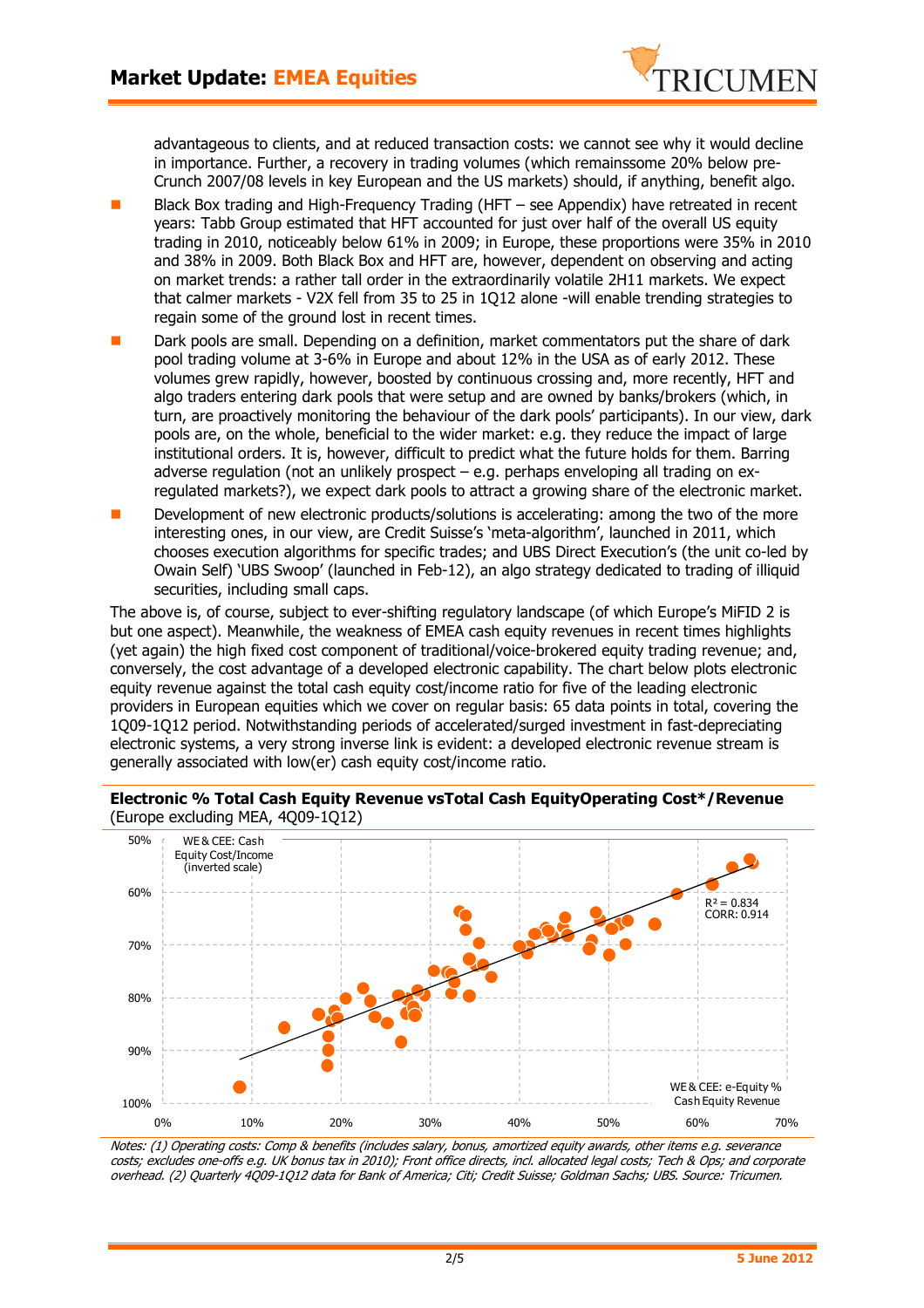

We expect our banks' high- and low-touch teams will converge: e.g. Citi, Credit Suisse in 1Q12. Our definition of high-touch has evolved over the recent years, but still essentially assumes that sell-side is there to source liquidity, up to and including ideas on algo trades and liaising between the buy-side and the risk team, especially on complex trades (e.g. multi-country program/basket trades). Liquidity, though, will likely remain the most important single factor: both in 'normal' markets characterised by the growing choice of execution methods, and when a significant shift in the wider market (the latest example being the Eurozone sovereign crisis) displaces individual stock picking. The service offered to the buy-side, in other words, will likely evolve in-step with changes in buy-side needs.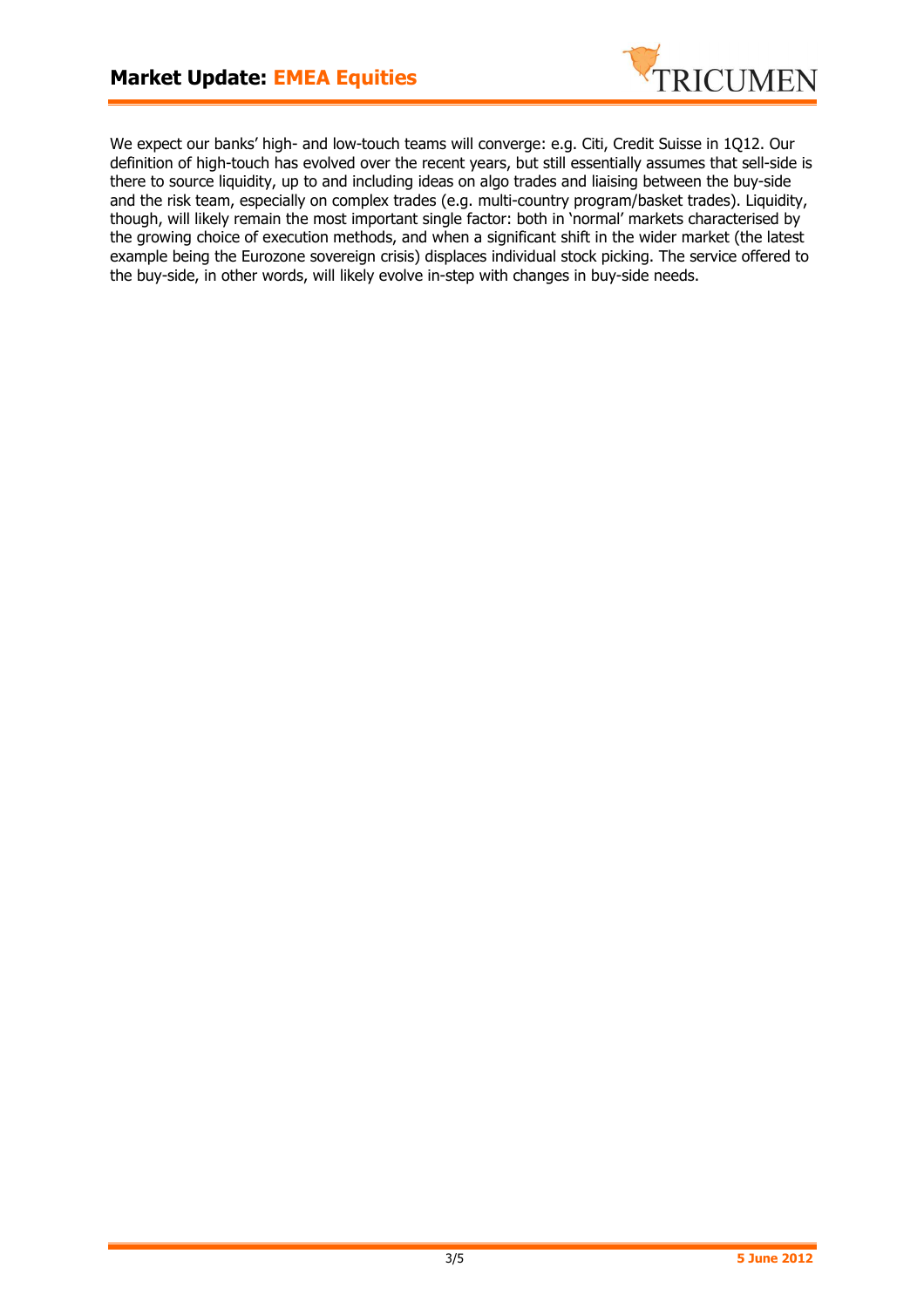

# **Appendix: Terminology**

There remains considerable confusion over the terminology used to describe various computerised trading processes, types and strategies. The terminology we use for what we see as the key areas of computerised trading is described below, in alphabetical order.

The agencyAlgorithmic Tradingsimply automates the once all-human long/short trading process: it seeks to match a client's objective with the best execution methods. For example, before executing an order, an algorithm will consider liquidity in the market and various trading venues for execution, split a large order into smaller orders and wait for what it considers an optimal moment for execution. By default, algorithms are designed to seek the best execution terms for a client, which is entirely in keeping with regulations (e.g. RegNMS in the USA and MiFiD 2 in Europe), and especially relevant when dealing with multiple brokers.Not surprisingly, in 2011 algo trading held its ground much better than other forms of computerised trading listed here.

Black Box trading – blamed for all sorts of European market ills in the summer of  $2011 -$  is a quant strategy(i.e. precedes execution) which refers to high-speed computers continually analysing market patterns and making buy/sell decisions, essentially trying to predict the market moves and/or arbitrage (including statistical) opportunities. Being trend-followers, black-box systems sometimes amplify substantial price moves in the market e.g. by triggering stop losses, or extending a price momentum; also, more often than not, a sharp move up or down is quickly followed by the price move in the opposite direction (e.g. 'flash crash' on 6-May-10 in the USA, when the main US share index dropped 8%, then recovered, all in the 15-minute interval).

High-Frequency trading (HFT – also known as proprietary algorithms)is, in our view, a subset of Black Box trading. Theoretically, HFT aims to achieve a 'market-neutral' (i.e. neither long nor short) daily trading outcome; but is often said to profit from arbitrage, rather than directional calls.

Dark Pools have come to represent probably the most controversial aspect of the 'New Age' era in trading: in our view, this is largely due to the accusations that HFTs utilised dark pools to exploit differences between exchanges and dark pools. Dark pools enable brokers (by now, most of the banks we cover operate their own dark pools) to trade large blocks of shares without suffering from the fall in the share price of a given security in the wider market. Algo trading plays a role here, too.

Flash trading properly refers to a trade order sent to an exchange with the specific 'flash' instruction attached. If there are no immediate matches for that order, the order will be 'flashed' to market participants set up to receive such flashes; they, in turn, have a small time window during which they can offer a specific match for that specific order – and this offer may well be better than the one originally envisaged by the trader who first sent the 'flash' order in. At its core, flash trading, therefore, also seeks the most advantageous terms for client execution.

Program Trading and Electronic Trading are often used interchangeably by some commentators. We see program trading as, at its best, pure executionmethod for baskets of stocks above certain, usually high, minimum value. Electronic trading, by contrast,matches buy and sell orders, either in real-time or a predetermined time slot; and it is far more widespread, with most of the standardised securities traded in this way.